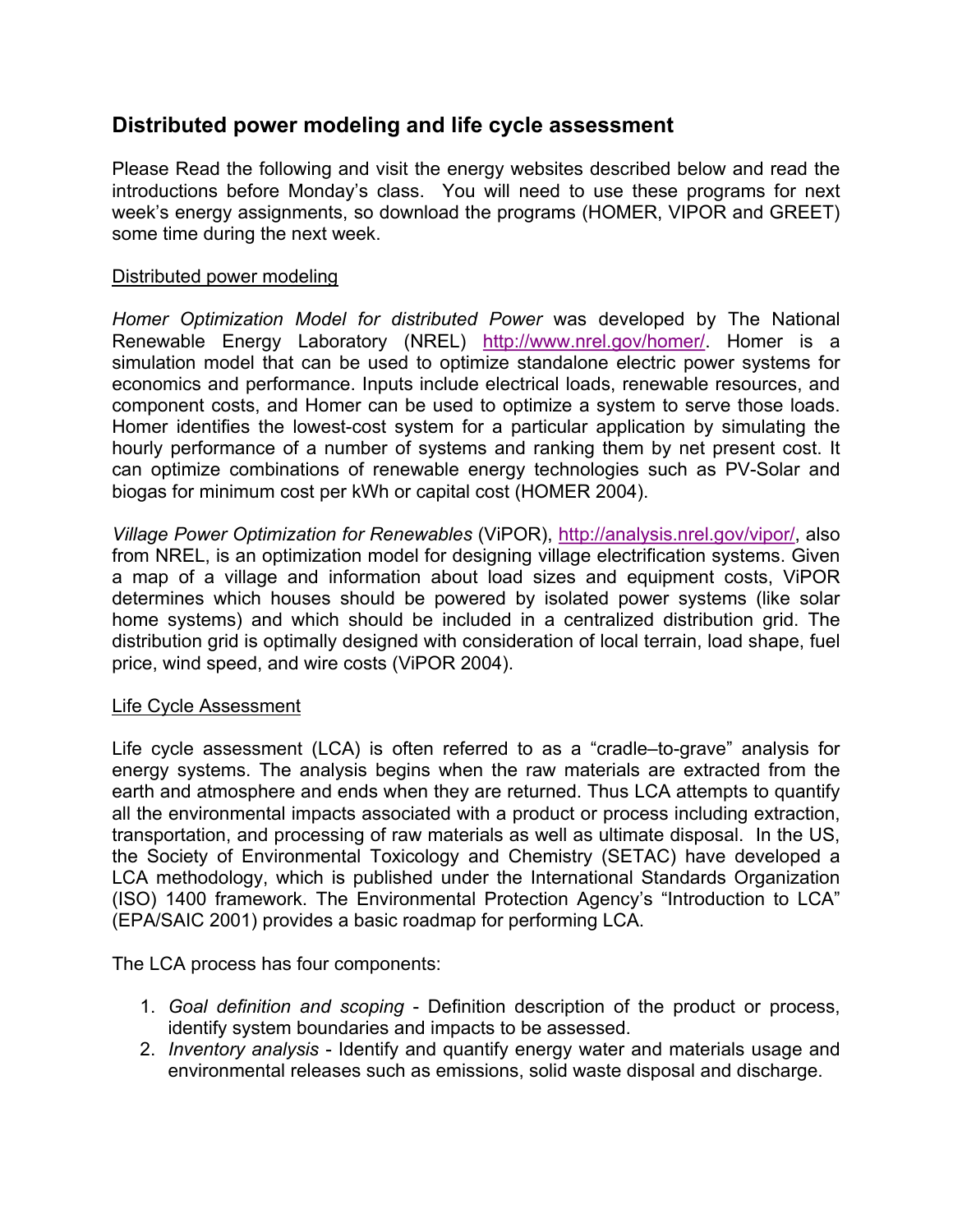- 3. *Impact assessment* Assess the human and ecological effects of energy water and materials usage identified in the inventory analysis.
- 4. *Interpretation of results* Evaluate the results to select the preferred process or product with a clear understanding of the uncertainty and the assumptions used to generate the results

When performing LCA, "embodied" impacts are often overlooked. These refer to any impacts associated with the production and use of equipment in the process. Ignoring embodied impacts can lead to erroneous conclusions. *The Economic Input-Output Life Cycle Assessment* (EIOLCA) <http://www.eiolca.net/>. calculator from Carnegie Mellon University's "Green Design Initiative" attempts to account for "embodied" impacts. This website allows the user to estimate the overall environmental impacts associated with producing a certain dollar amount of a commodity or service in the United States. It provides rough guidance on the relative impacts of different types of products, materials, services, or industries with respect to resource use and emissions throughout the U.S. The entire supply chain of requirements is included, so that the effects of producing a \$3,000 generator, for example, would include impacts of final assembly, mining of metals, making electronic parts, etc. associated with this device (Carnegie-Mellon 2004). This life cycle assessment analysis is based upon an economic input output model of the United States, so impacts may be over or under represented if based on projected costs in developing countries.

The *Greenhouse Gases, Regulated Emissions, and Energy Use in Transportation (GREET) Model* by Argonne National Lab (Wang 2001) <http://www.transportation.anl.gov/software/GREET/index.html>focuses on the carbon emissions from vehicles it considers many fuel pathways for fossil as well as renewablebased fuels. This includes fossil energy use and greenhouse gas emissions associated with the extraction, processing and transportation of these fuels. Thus, GREET is a useful tool for determining these "well to tank" carbon emissions and fossil fuel use associated with the processes considered in this study.